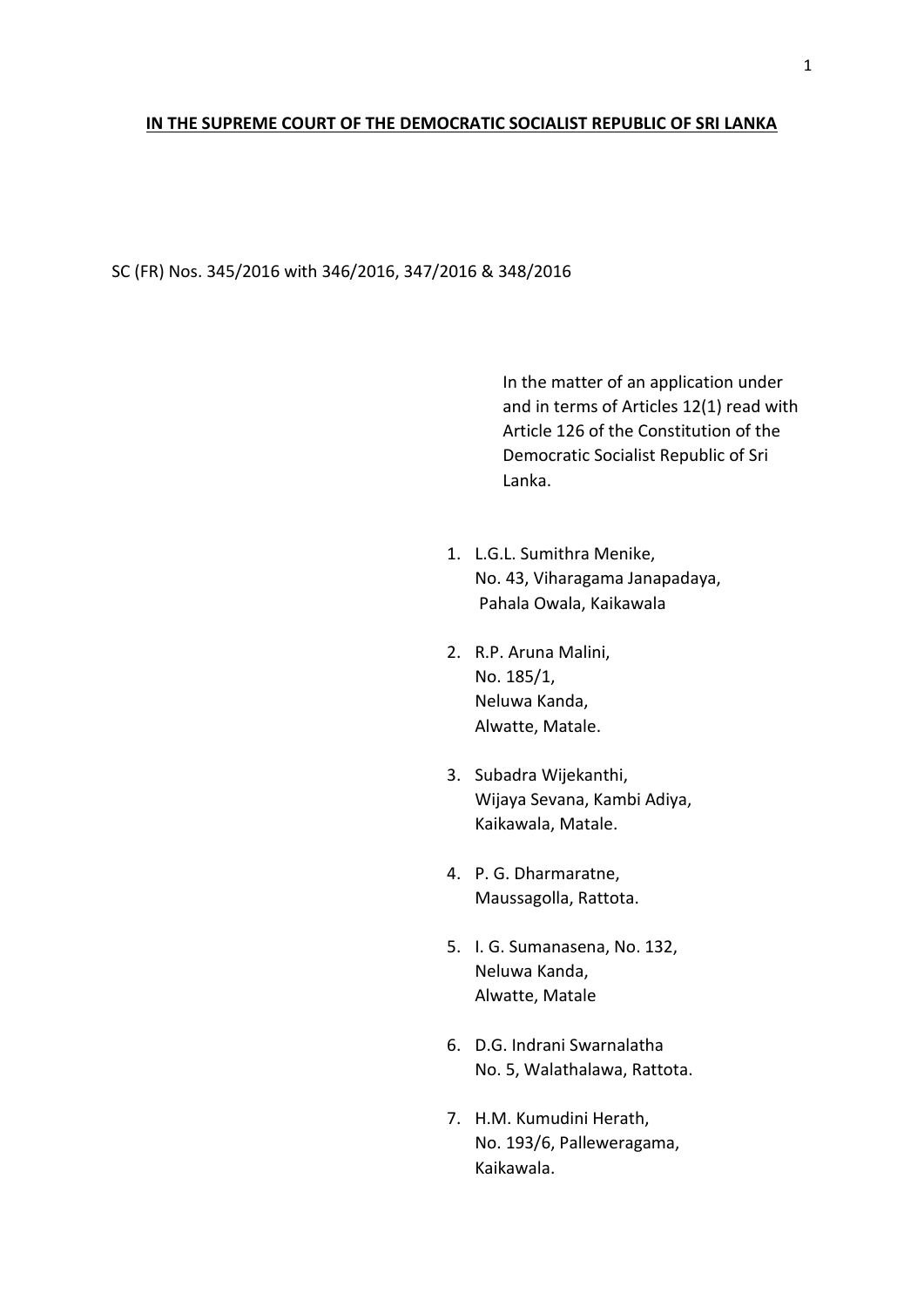8. W.P.M. Sandmal De Silva 103/6A, Kuruwawa, Rattota.

# **PETITIONERS**

Vs.

- 1. Commissioner of Local Government-Central Province, Office of the Commissioner of Local Government – Central Province.
- 2. Secretary, Rattota Pradeshiya Sabha, Rattota.
- 3. Director General of Establishments, Ministry of Public Administration, Local Government and Democratic Governance, Independence Square, Colombo 7.
- 4. Rattota Pradeshiya Sabha, Rattota.
- 5. Hon. Attorney General Attorney General's Department, Colombo 12

# **RESPONDENTS**

**BEFORE:** S.E. Wanasundera P.C., J Priyantha Jayawardena P.C., J. Anil Gooneratne J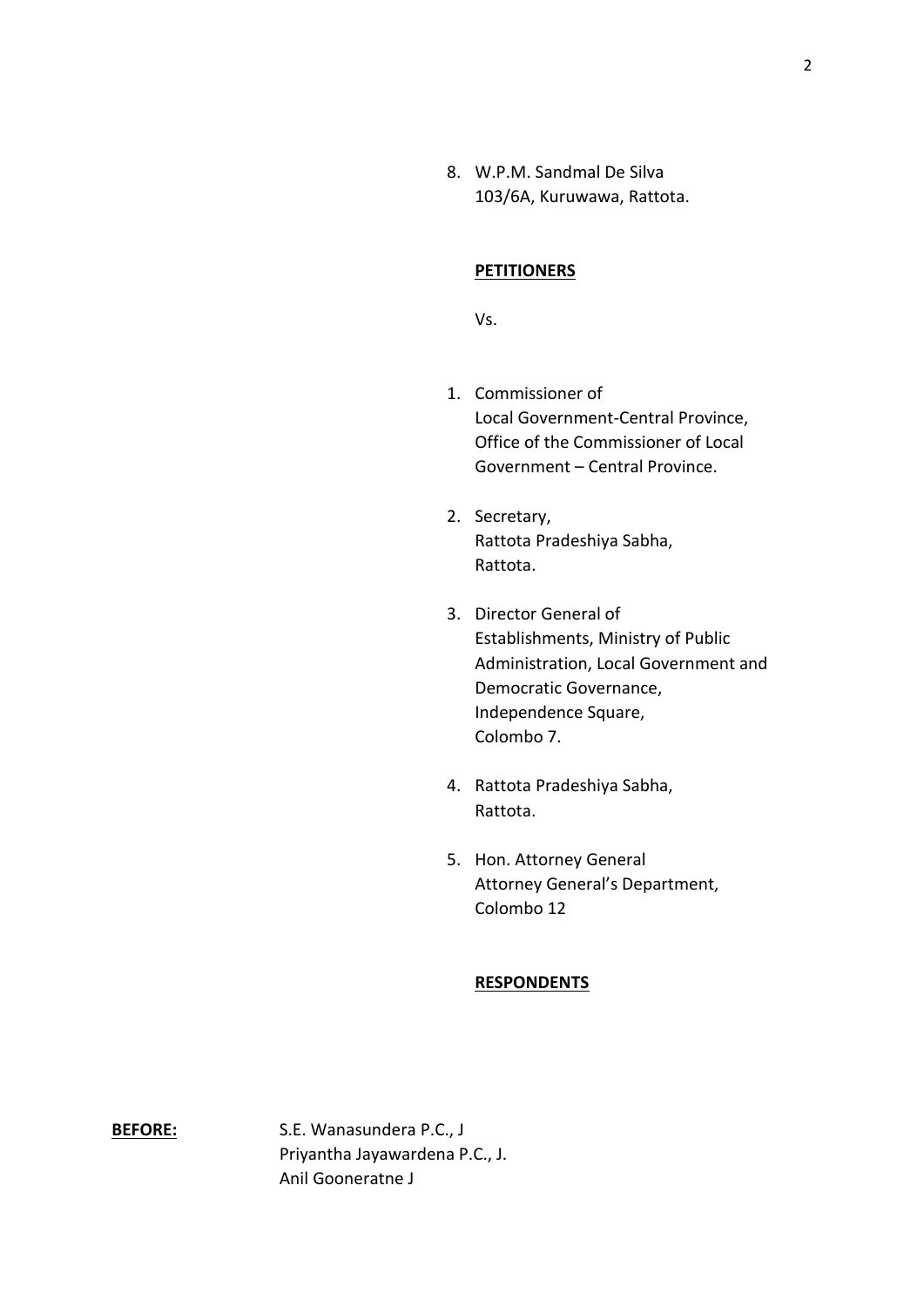| <b>COUNSEL:</b>    | J.C. Weliamuna P.C. with Senura Abeywardena<br>for the Petitioners     |
|--------------------|------------------------------------------------------------------------|
|                    | Yuresha de Silva S.S.C. for the 1st, 3rd & 5 <sup>th</sup> Respondents |
|                    | Ranga Dayananda for the 2 <sup>nd</sup> & 4 <sup>th</sup> Respondents  |
| <b>ARGUED ON:</b>  | 02.06.2017                                                             |
| <b>DECIDED ON:</b> | 20.06.2017                                                             |

### **GOONERATNE J.**

The above applications which are similar in nature were taken up together for hearing. The 8 Petitioners in Application No. 345/2016 were serving the Rattota Pradeshiya Sabha in Rattota served in different capacities and positions. These Petitioners impugn the purported decision marked P7A – P7H read with P8 to temporarily cancel permanent appointments granted to the Petitioners. Paragraph 7 of the petition which is a table prepared for the purpose gives details of permanent positions. By Public Administration Circular P3 employees who are on a temporary, casual or relief basis are to be given permanent appointments. Petitioners were placed on a permanent basis. By letter of 01.12.2014 with effect from 24.10.2014. (P5A – P5H). As described in paragraph 9 of the petition, to the surprise of the said Petitioners the 2<sup>nd</sup>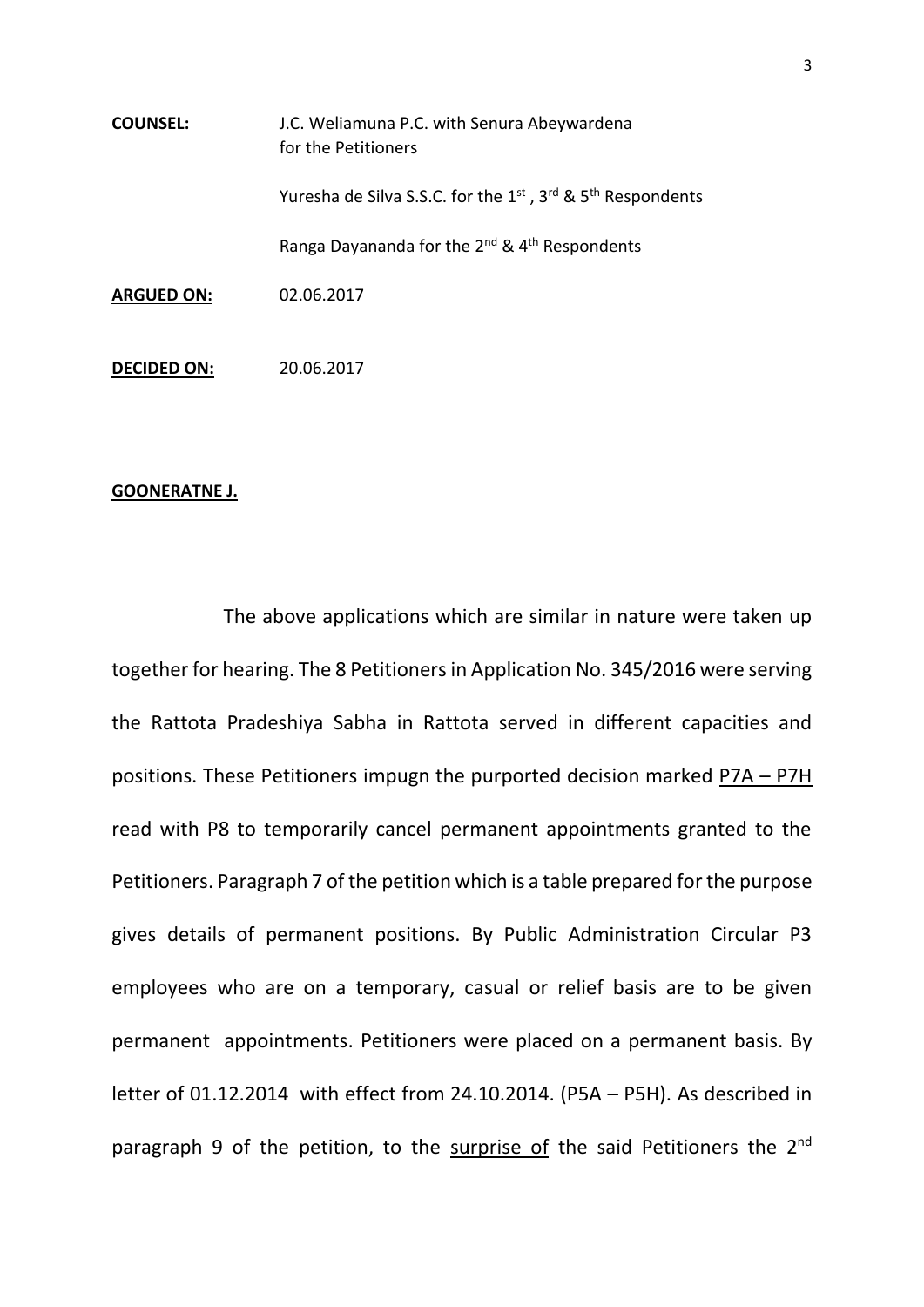Respondent revoked their letters of appointment by letter of 09.11.2014. (as in 'a', 'b' & 'c' as of paragraph 9. Representations were made to  $2^{nd}$  Respondent.

Petitioners plead that decision of the 2<sup>nd</sup> Respondent referred to in documents P7A – P7H read with document P8 violated Article 12(1) of the Constitution.

The Petitioner in Application No. 346/16 was serving the Yatawatta Pradeshiya Sabha. The Petitioner impugn the purported decisions mark P7 read with P8 as in the above application. Petitioner was made permanent as from 24.10.2014 as a Labourer (P1). By P2 Petitioner was appointed Labourer maintaining Street Lamps within the Yatawatta Pradeshiya Sabha limits. (P2) In the same way as above (P3) all temporary, casual etc. were made permanent. Accordingly Petitioner was also given a permanent appointment (P5) as from 24.10.2014. However the  $2^{nd}$  Respondent as above revoked the Petitioner's appointment by P7 dated 04.12.2015. P7 read with P8 is violative of Article 12(1) of the Constitution. As such this petitioner seek a declaration that the Respondents have violated the fundamental rights of the Petitioners under Article 12(1) of the Constitution. In the same way seeks to declare that P7 and P8 are illegal and null and void, and to declare that the Petitioners are entitled to be appointed to the post in document P5.